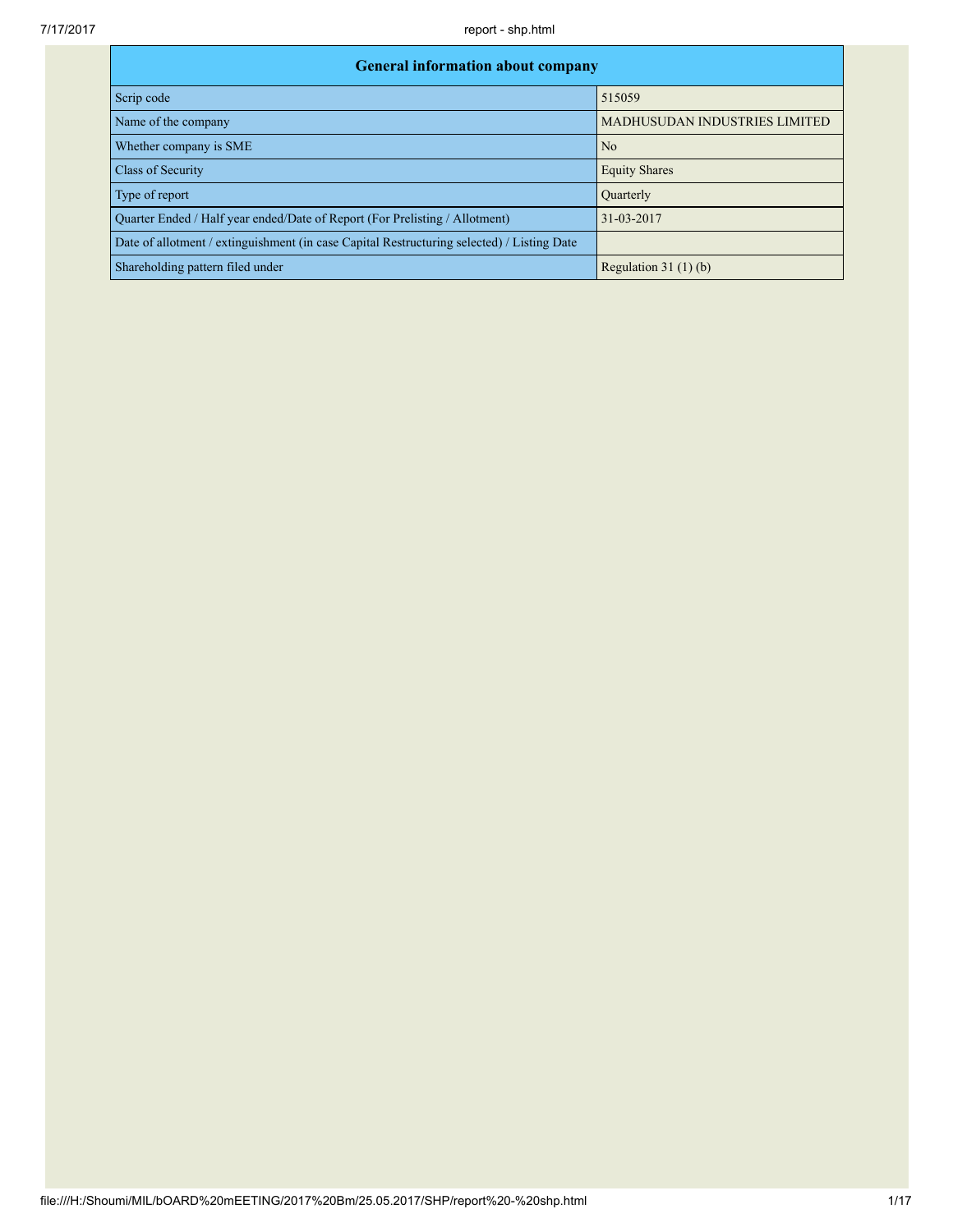| Sr. No.        | <b>Particular</b>                                                                      | Yes/No         |
|----------------|----------------------------------------------------------------------------------------|----------------|
|                | Whether the Listed Entity has issued any partly paid up shares?                        | N <sub>0</sub> |
| $\overline{2}$ | Whether the Listed Entity has issued any Convertible Securities?                       | N <sub>0</sub> |
| 3              | Whether the Listed Entity has issued any Warrants?                                     | N <sub>0</sub> |
| $\overline{4}$ | Whether the Listed Entity has any shares against which depository receipts are issued? | N <sub>0</sub> |
|                | Whether the Listed Entity has any shares in locked-in?                                 | N <sub>0</sub> |
| 6              | Whether any shares held by promoters are pledge or otherwise encumbered?               | No             |
| $\overline{7}$ | Whether company has equity shares with differential voting rights?                     | No             |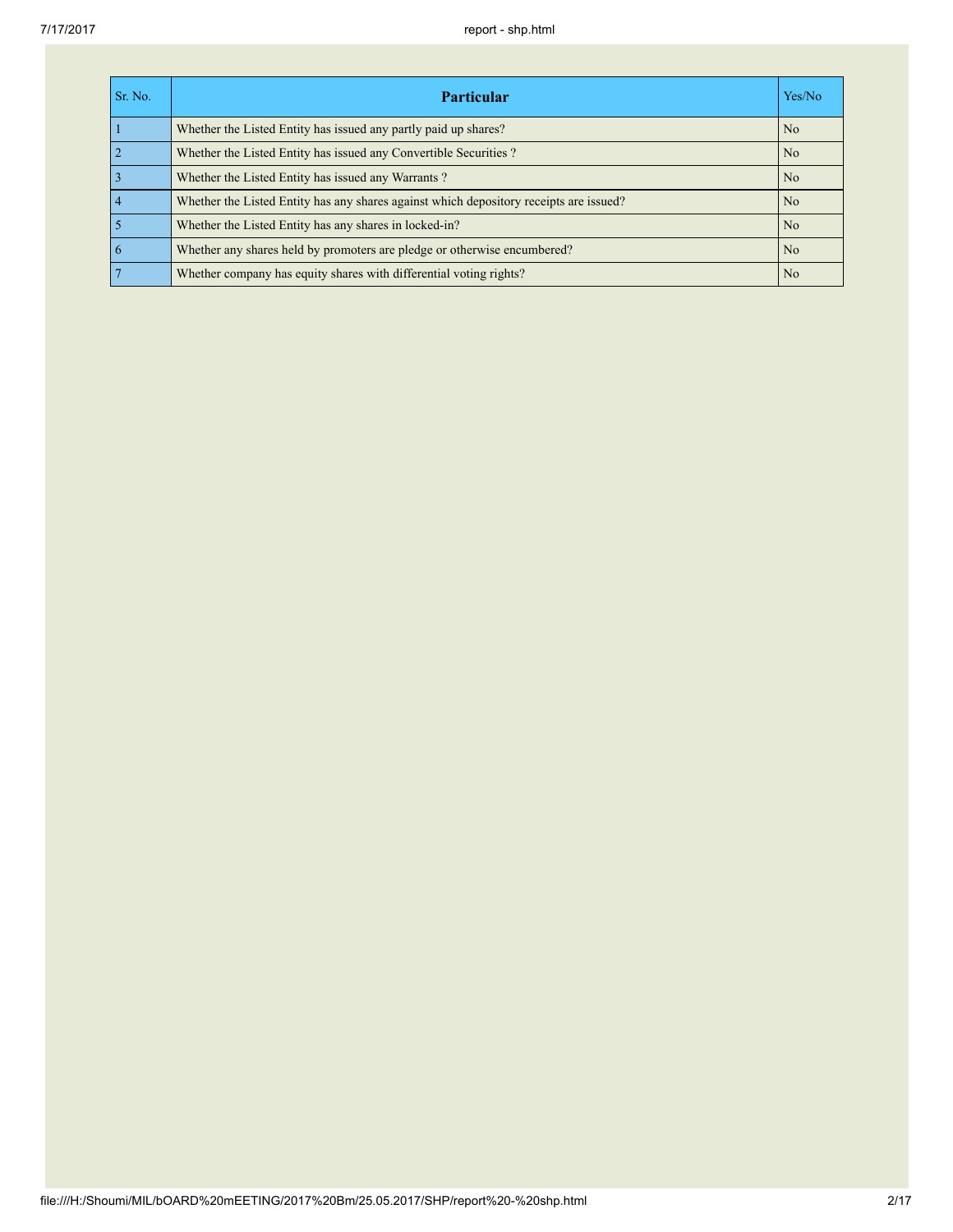| rasiv resultation y statement homanic or specified securities |                                                |                     |                    |                   |                              |                                    |                                                                                    |                                                                  |       |                     |            |
|---------------------------------------------------------------|------------------------------------------------|---------------------|--------------------|-------------------|------------------------------|------------------------------------|------------------------------------------------------------------------------------|------------------------------------------------------------------|-------|---------------------|------------|
|                                                               | Category                                       | No. of<br>Nos. Of   | fully paid         | No. Of<br>Partly  | No. Of<br>shares             | Total nos.<br>shares<br>held (VII) | Shareholding as a<br>% of total no. of<br>shares (calculated<br>as per SCRR, 1957) | Number of Voting Rights held in each<br>class of securities (IX) |       |                     |            |
| Category<br>(I)                                               | of<br>shareholder                              | shareholders        | up equity          | paid-up<br>equity | underlying<br>Depository     |                                    |                                                                                    | No of Voting (XIV) Rights                                        |       |                     | Total as a |
| (II)                                                          | (III)                                          | shares<br>held (IV) | shares<br>held (V) | Receipts<br>(VI)  | $= (IV) +$<br>$(V)$ + $(VI)$ | (VIII) As a % of<br>$(A+B+C2)$     | <b>Class</b><br>eg: $X$                                                            | <b>Class</b><br>eg:y                                             | Total | $%$ of<br>$(A+B+C)$ |            |
| (A)                                                           | Promoter<br>$\&$<br>Promoter<br>Group          | 8                   | 3106286            |                   |                              | 3106286                            | 57.79                                                                              | 3106286                                                          |       | 3106286 57.79       |            |
| (B)                                                           | Public                                         | 5288                | 2268714            |                   |                              | 2268714                            | 42.21                                                                              | 2268714                                                          |       | 2268714             | 42.21      |
| (C)                                                           | <b>Non</b><br>Promoter-<br>Non Public          |                     |                    |                   |                              |                                    |                                                                                    |                                                                  |       |                     |            |
| (C1)                                                          | <b>Shares</b><br>underlying<br><b>DRs</b>      |                     |                    |                   |                              |                                    |                                                                                    |                                                                  |       |                     |            |
| (C2)                                                          | Shares held<br>by<br>Employee<br><b>Trusts</b> |                     |                    |                   |                              |                                    |                                                                                    |                                                                  |       |                     |            |
|                                                               | Total                                          | 5296                | 5375000            |                   |                              | 5375000                            | 100                                                                                | 5375000                                                          |       | 5375000             | 100        |

## Table I - Summary Statement holding of specified securities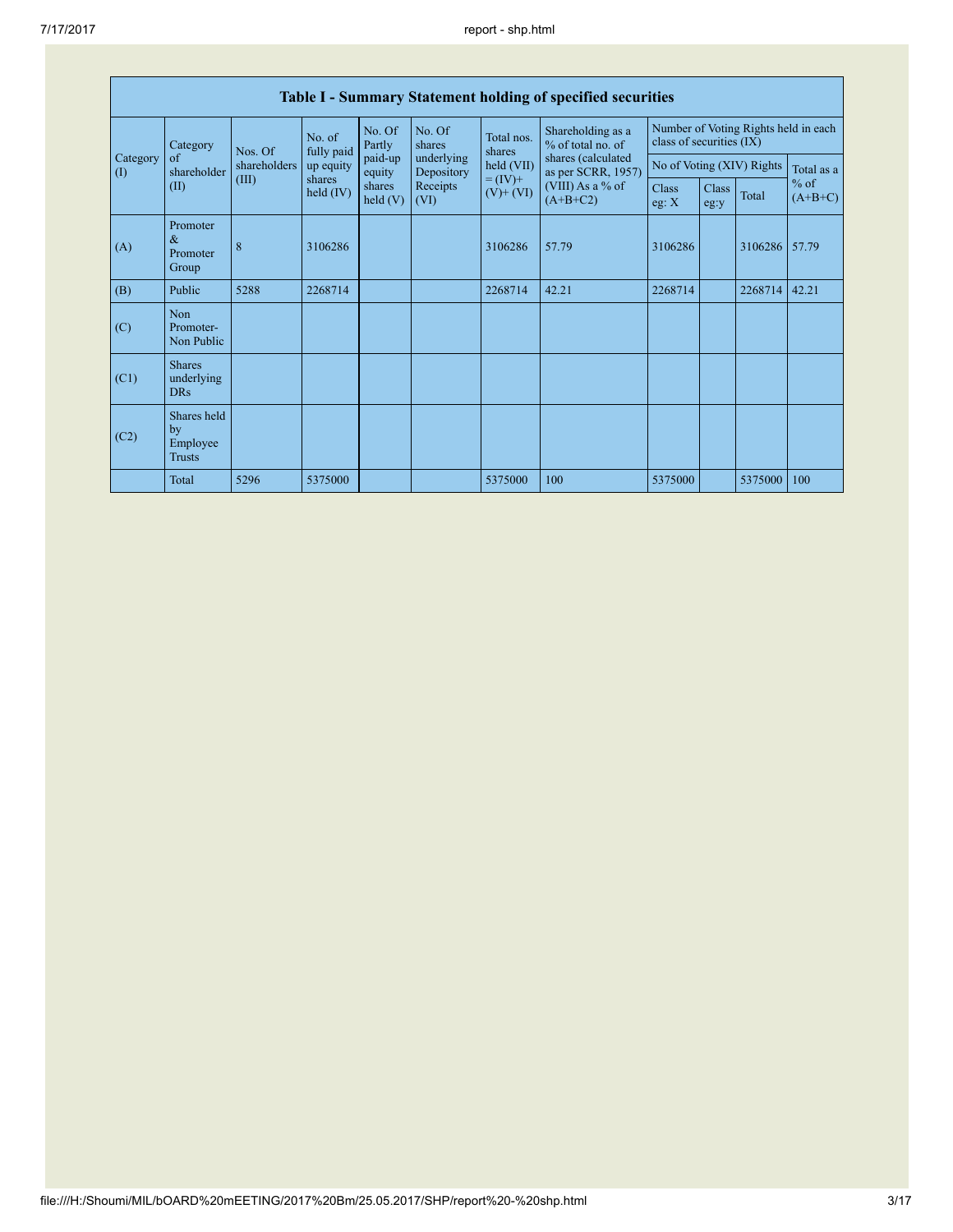|  |                 | Table I - Summary Statement holding of specified securities                  |                           |                                                                                    |                                                                                                               |                                                                                                                                                                                  |                                          |                                                         |                                                                               |                                                         |                                       |  |
|--|-----------------|------------------------------------------------------------------------------|---------------------------|------------------------------------------------------------------------------------|---------------------------------------------------------------------------------------------------------------|----------------------------------------------------------------------------------------------------------------------------------------------------------------------------------|------------------------------------------|---------------------------------------------------------|-------------------------------------------------------------------------------|---------------------------------------------------------|---------------------------------------|--|
|  | Category<br>(I) | <b>Shares</b><br>Category<br>of<br>Outstanding<br>shareholder<br>(II)<br>(X) | No. Of<br>Underlying      | No. of<br><b>Shares</b><br>Underlying<br>Outstanding<br><b>Warrants</b><br>$(X_i)$ | No. Of Shares<br>Underlying<br>Outstanding<br>convertible<br>securities and<br>No. Of<br>Warrants (Xi)<br>(a) | Shareholding, as a %<br>assuming full<br>conversion of<br>convertible securities (<br>as a percentage of<br>diluted share capital)<br>$(XI) = (VII)+(X) As a %$<br>of $(A+B+C2)$ | Number of<br>Locked in<br>shares $(XII)$ |                                                         | Number of<br><b>Shares</b><br>pledged or<br>otherwise<br>encumbered<br>(XIII) |                                                         | Number of<br>equity shares<br>held in |  |
|  |                 |                                                                              | convertible<br>securities |                                                                                    |                                                                                                               |                                                                                                                                                                                  | No.<br>(a)                               | As a<br>$%$ of<br>total<br><b>Shares</b><br>held<br>(b) | No.<br>(a)                                                                    | As a<br>$%$ of<br>total<br><b>Shares</b><br>held<br>(b) | dematerialized<br>form $(XIV)$        |  |
|  | (A)             | Promoter<br>$\&$<br>Promoter<br>Group                                        |                           |                                                                                    |                                                                                                               | 57.79                                                                                                                                                                            |                                          |                                                         |                                                                               |                                                         | 3106286                               |  |
|  | (B)             | Public                                                                       |                           |                                                                                    |                                                                                                               | 42.21                                                                                                                                                                            |                                          |                                                         |                                                                               |                                                         | 1878882                               |  |
|  | (C)             | Non<br>Promoter-<br>Non Public                                               |                           |                                                                                    |                                                                                                               |                                                                                                                                                                                  |                                          |                                                         |                                                                               |                                                         |                                       |  |
|  | (C1)            | <b>Shares</b><br>underlying<br><b>DRs</b>                                    |                           |                                                                                    |                                                                                                               |                                                                                                                                                                                  |                                          |                                                         |                                                                               |                                                         |                                       |  |
|  | (C2)            | Shares held<br>by<br>Employee<br><b>Trusts</b>                               |                           |                                                                                    |                                                                                                               |                                                                                                                                                                                  |                                          |                                                         |                                                                               |                                                         |                                       |  |
|  |                 | Total                                                                        |                           |                                                                                    |                                                                                                               | 100                                                                                                                                                                              |                                          |                                                         |                                                                               |                                                         | 4985168                               |  |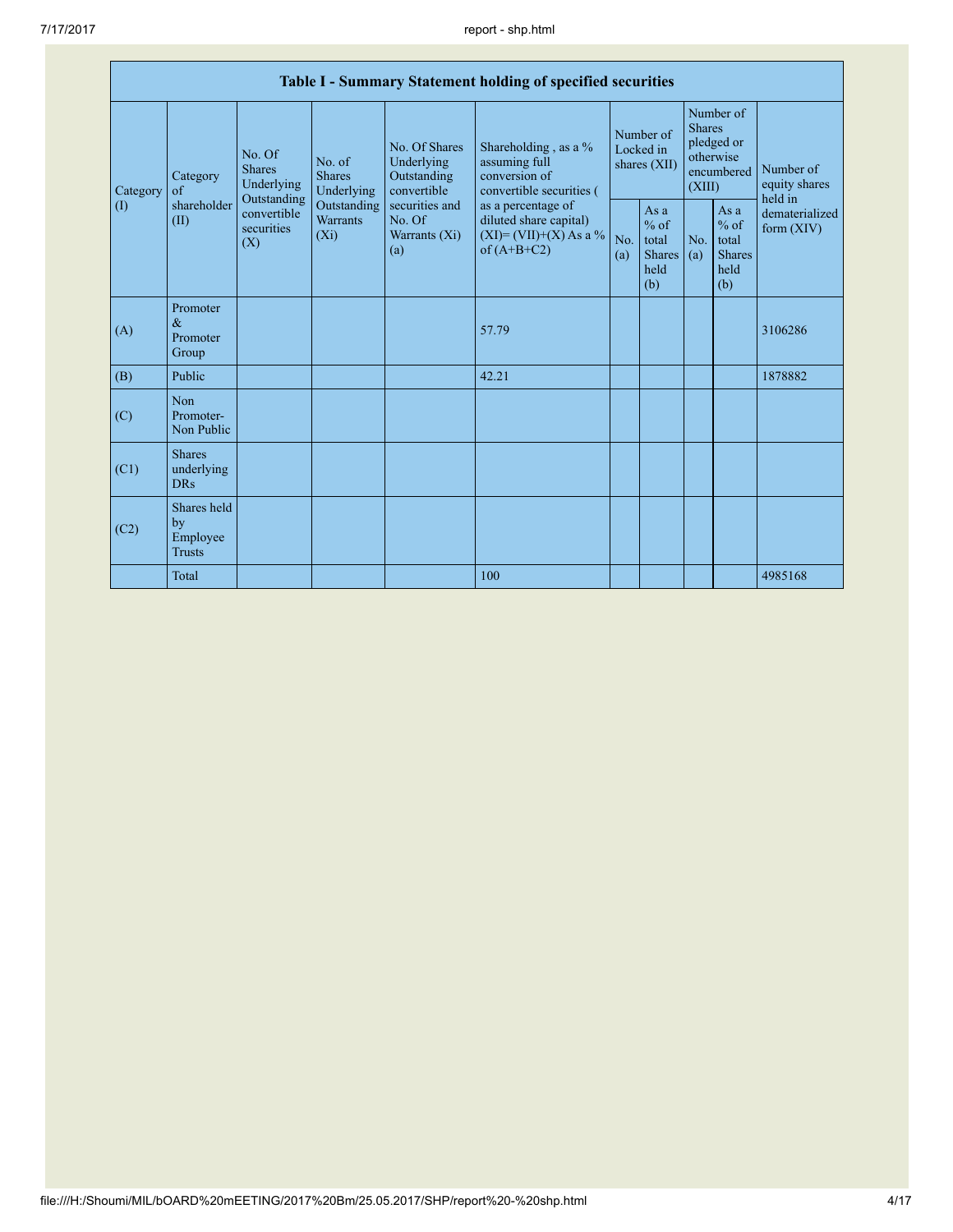|                                                                                             | Table II - Statement showing shareholding pattern of the Promoter and Promoter Group                                |                                  |                            |                                 |                                    |                             |                                              |                                                                  |               |               |                           |
|---------------------------------------------------------------------------------------------|---------------------------------------------------------------------------------------------------------------------|----------------------------------|----------------------------|---------------------------------|------------------------------------|-----------------------------|----------------------------------------------|------------------------------------------------------------------|---------------|---------------|---------------------------|
|                                                                                             |                                                                                                                     |                                  | No. of                     | No.<br><b>Of</b>                | No. Of                             | Total<br>nos.               | Shareholding<br>as a % of total              | Number of Voting Rights held in<br>each class of securities (IX) |               |               |                           |
| Sr.                                                                                         | Category & Name<br>of the<br>Shareholders (I)                                                                       | Nos. Of<br>shareholders<br>(III) | fully<br>paid up<br>equity | Partly<br>paid-<br>up<br>equity | shares<br>underlying<br>Depository | shares<br>held<br>$(VII) =$ | no. of shares<br>(calculated as<br>per SCRR, | No of Voting (XIV) Rights                                        |               |               | Total<br>as a %<br>of     |
|                                                                                             |                                                                                                                     |                                  | shares<br>held (IV)        | shares<br>held<br>(V)           | Receipts<br>(VI)                   | $(IV)$ +<br>$(V)$ +<br>(VI) | 1957) (VIII)<br>As a % of<br>$(A+B+C2)$      | Class eg:<br>X                                                   | Class<br>eg:y | Total         | Total<br>Voting<br>rights |
| $\mathbf{A}$                                                                                | Table II - Statement showing shareholding pattern of the Promoter and Promoter Group                                |                                  |                            |                                 |                                    |                             |                                              |                                                                  |               |               |                           |
| (1)                                                                                         | Indian                                                                                                              |                                  |                            |                                 |                                    |                             |                                              |                                                                  |               |               |                           |
| (a)                                                                                         | Individuals/Hindu<br>undivided Family                                                                               | $\overline{\mathbf{3}}$          | 1090942                    |                                 |                                    | 1090942                     | 20.3                                         | 1090942                                                          |               | 1090942       | 20.3                      |
| (d)                                                                                         | Any Other<br>(specify)                                                                                              | 5                                | 2015344                    |                                 |                                    | 2015344                     | 37.49                                        | 2015344                                                          |               | 2015344       | 37.49                     |
| Sub-Total $(A)$<br>(1)                                                                      |                                                                                                                     | 8                                | 3106286                    |                                 |                                    | 3106286                     | 57.79                                        | 3106286                                                          |               | 3106286 57.79 |                           |
| (2)                                                                                         | Foreign                                                                                                             |                                  |                            |                                 |                                    |                             |                                              |                                                                  |               |               |                           |
| Total<br>Shareholding<br>of Promoter<br>and Promoter<br>Group $(A)=$<br>$(A)(1)+(A)$<br>(2) |                                                                                                                     | 8                                | 3106286                    |                                 |                                    | 3106286                     | 157.79                                       | 3106286                                                          |               | 3106286 57.79 |                           |
| $\, {\bf B}$                                                                                | Table III - Statement showing shareholding pattern of the Public shareholder                                        |                                  |                            |                                 |                                    |                             |                                              |                                                                  |               |               |                           |
| (1)                                                                                         | <b>Institutions</b>                                                                                                 |                                  |                            |                                 |                                    |                             |                                              |                                                                  |               |               |                           |
| (a)                                                                                         | <b>Mutual Funds</b>                                                                                                 | $\mathfrak z$                    | 275                        |                                 |                                    | 275                         | 0.01                                         | 275                                                              |               | 275           | 0.01                      |
| (f)                                                                                         | Financial<br><b>Institutions/ Banks</b>                                                                             | $\,$ 8 $\,$                      | 2625                       |                                 |                                    | 2625                        | 0.05                                         | 2625                                                             |               | 2625          | 0.05                      |
| (g)                                                                                         | Insurance<br>Companies                                                                                              | 5                                | 268492                     |                                 |                                    | 268492                      | 5                                            | 268492                                                           |               | 268492        | 5                         |
| Sub-Total (B)<br>(1)                                                                        |                                                                                                                     | 16                               | 271392                     |                                 |                                    | 271392                      | 5.05                                         | 271392                                                           |               | 271392        | 5.05                      |
| (3)                                                                                         | Non-institutions                                                                                                    |                                  |                            |                                 |                                    |                             |                                              |                                                                  |               |               |                           |
| (a(i))                                                                                      | Individuals -<br><i>i.Individual</i><br>shareholders<br>holding nominal<br>share capital up to<br>Rs. 2 lakhs.      | 5149                             | 1280295                    |                                 |                                    | 1280295                     | 23.82                                        | 1280295                                                          |               | 1280295       | 23.82                     |
| (a(ii))                                                                                     | Individuals - ii.<br>Individual<br>shareholders<br>holding nominal<br>share capital in<br>excess of Rs. 2<br>lakhs. | 6                                | 566594                     |                                 |                                    | 566594                      | 10.54                                        | 566594                                                           |               | 566594        | 10.54                     |
| (e)                                                                                         | Any Other<br>(specify)                                                                                              | 117                              | 150433                     |                                 |                                    | 150433                      | 2.8                                          | 150433                                                           |               | 150433        | 2.8                       |
| Sub-Total (B)<br>(3)                                                                        |                                                                                                                     | 5272                             | 1997322                    |                                 |                                    | 1997322                     | 37.16                                        | 1997322                                                          |               | 1997322       | 37.16                     |
| <b>Total Public</b><br>Shareholding<br>$(B)= (B)(1) +$<br>$(B)(2)+(B)(3)$                   |                                                                                                                     | 5288                             | 2268714                    |                                 |                                    | 2268714                     | 42.21                                        | 2268714                                                          |               | 2268714       | 42.21                     |
| $\mathbf C$                                                                                 | Table IV - Statement showing shareholding pattern of the Non Promoter- Non Public shareholder                       |                                  |                            |                                 |                                    |                             |                                              |                                                                  |               |               |                           |
| Total (<br>$A+B+C2$ )                                                                       |                                                                                                                     | 5296                             | 5375000                    |                                 |                                    | 5375000                     | 100                                          | 5375000                                                          |               | 5375000       | 100                       |
| Total<br>$(A+B+C)$                                                                          |                                                                                                                     | 5296                             | 5375000                    |                                 |                                    | 5375000                     | 100                                          | 5375000                                                          |               | 5375000       | 100                       |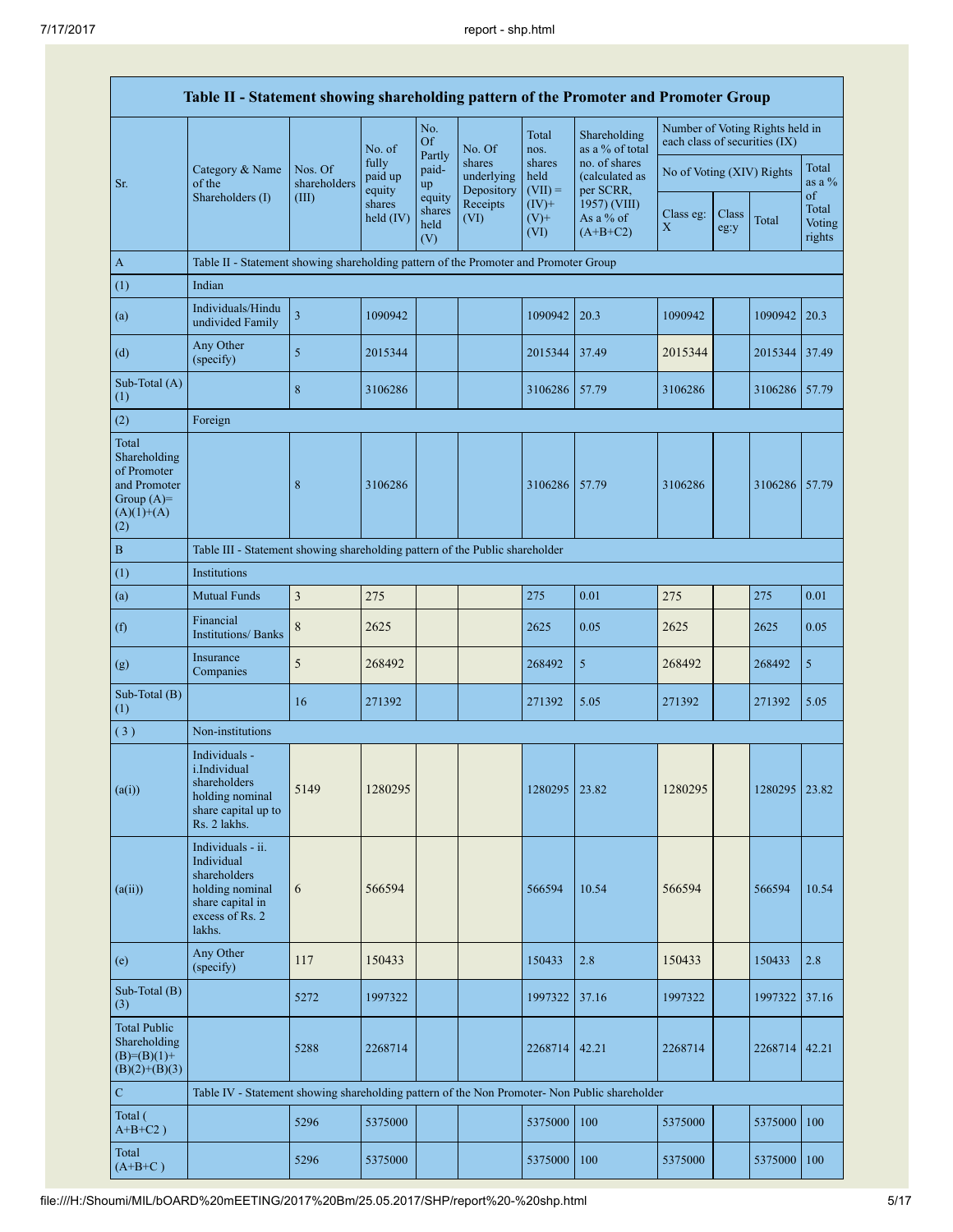| Table II - Statement showing shareholding pattern of the Promoter and Promoter Group    |                                                      |                                                                                    |                                                           |                                                                                               |            |                                                         |            |                                                                               |                                       |  |
|-----------------------------------------------------------------------------------------|------------------------------------------------------|------------------------------------------------------------------------------------|-----------------------------------------------------------|-----------------------------------------------------------------------------------------------|------------|---------------------------------------------------------|------------|-------------------------------------------------------------------------------|---------------------------------------|--|
| Sr.                                                                                     | No. Of<br><b>Shares</b><br>Underlying<br>Outstanding | No. of<br><b>Shares</b><br>Underlying                                              | No. Of Shares<br>Underlying<br>Outstanding<br>convertible | Shareholding, as a %<br>assuming full conversion of<br>convertible securities (as a           |            | Number of<br>Locked in<br>shares (XII)                  |            | Number of<br><b>Shares</b><br>pledged or<br>otherwise<br>encumbered<br>(XIII) | Number of<br>equity shares<br>held in |  |
|                                                                                         | convertible<br>securities<br>(X)                     | Outstanding<br>securities and<br>Warrants<br>No. Of Warrants<br>$(X_i)$<br>(Xi)(a) |                                                           | percentage of diluted share<br>capital) $(XI) = (VII)+(X) As$<br>a % of $(A+B+C2)$            | No.<br>(a) | As a<br>$%$ of<br>total<br><b>Shares</b><br>held<br>(b) | No.<br>(a) | As a<br>$%$ of<br>total<br><b>Shares</b><br>held<br>(b)                       | dematerialized<br>form $(XIV)$        |  |
| $\mathbf{A}$                                                                            |                                                      |                                                                                    |                                                           | Table II - Statement showing shareholding pattern of the Promoter and Promoter Group          |            |                                                         |            |                                                                               |                                       |  |
| (1)                                                                                     | Indian                                               |                                                                                    |                                                           |                                                                                               |            |                                                         |            |                                                                               |                                       |  |
| (a)                                                                                     |                                                      |                                                                                    |                                                           | 20.3                                                                                          |            |                                                         |            |                                                                               | 1090942                               |  |
| (d)                                                                                     |                                                      |                                                                                    |                                                           | 37.49                                                                                         |            |                                                         |            |                                                                               | 2015344                               |  |
| Sub-Total (A)<br>(1)                                                                    |                                                      |                                                                                    |                                                           | 57.79                                                                                         |            |                                                         |            |                                                                               | 3106286                               |  |
| (2)                                                                                     | Foreign                                              |                                                                                    |                                                           |                                                                                               |            |                                                         |            |                                                                               |                                       |  |
| Total<br>Shareholding<br>of Promoter<br>and Promoter<br>Group $(A)=$<br>$(A)(1)+(A)(2)$ |                                                      |                                                                                    |                                                           | 57.79                                                                                         |            |                                                         |            |                                                                               | 3106286                               |  |
| $\, {\bf B}$                                                                            |                                                      |                                                                                    |                                                           | Table III - Statement showing shareholding pattern of the Public shareholder                  |            |                                                         |            |                                                                               |                                       |  |
| (1)                                                                                     | Institutions                                         |                                                                                    |                                                           |                                                                                               |            |                                                         |            |                                                                               |                                       |  |
| (a)                                                                                     |                                                      |                                                                                    |                                                           | 0.01                                                                                          |            |                                                         |            |                                                                               | $\boldsymbol{0}$                      |  |
| (f)                                                                                     |                                                      |                                                                                    |                                                           | 0.05                                                                                          |            |                                                         |            |                                                                               | $\boldsymbol{0}$                      |  |
| (g)                                                                                     |                                                      |                                                                                    |                                                           | 5                                                                                             |            |                                                         |            |                                                                               | 268492                                |  |
| Sub-Total (B)<br>(1)                                                                    |                                                      |                                                                                    |                                                           | 5.05                                                                                          |            |                                                         |            |                                                                               | 268492                                |  |
| (3)                                                                                     | Non-institutions                                     |                                                                                    |                                                           |                                                                                               |            |                                                         |            |                                                                               |                                       |  |
| (a(i))                                                                                  |                                                      |                                                                                    |                                                           | 23.82                                                                                         |            |                                                         |            |                                                                               | 903233                                |  |
| (a(ii))                                                                                 |                                                      |                                                                                    |                                                           | 10.54                                                                                         |            |                                                         |            |                                                                               | 566594                                |  |
| (e)                                                                                     |                                                      |                                                                                    |                                                           | 2.8                                                                                           |            |                                                         |            |                                                                               | 140563                                |  |
| Sub-Total (B)<br>(3)                                                                    |                                                      |                                                                                    |                                                           | 37.16                                                                                         |            |                                                         |            |                                                                               | 1610390                               |  |
| <b>Total Public</b><br>Shareholding<br>$(B)= (B)(1) +$<br>$(B)(2)+(B)(3)$               |                                                      |                                                                                    |                                                           | 42.21                                                                                         |            |                                                         |            |                                                                               | 1878882                               |  |
| $\mathbf C$                                                                             |                                                      |                                                                                    |                                                           | Table IV - Statement showing shareholding pattern of the Non Promoter- Non Public shareholder |            |                                                         |            |                                                                               |                                       |  |
| Total (<br>$A+B+C2$ )                                                                   |                                                      |                                                                                    |                                                           | 100                                                                                           |            |                                                         |            |                                                                               | 4985168                               |  |
| Total (A+B+C                                                                            |                                                      |                                                                                    |                                                           | 100                                                                                           |            |                                                         |            |                                                                               | 4985168                               |  |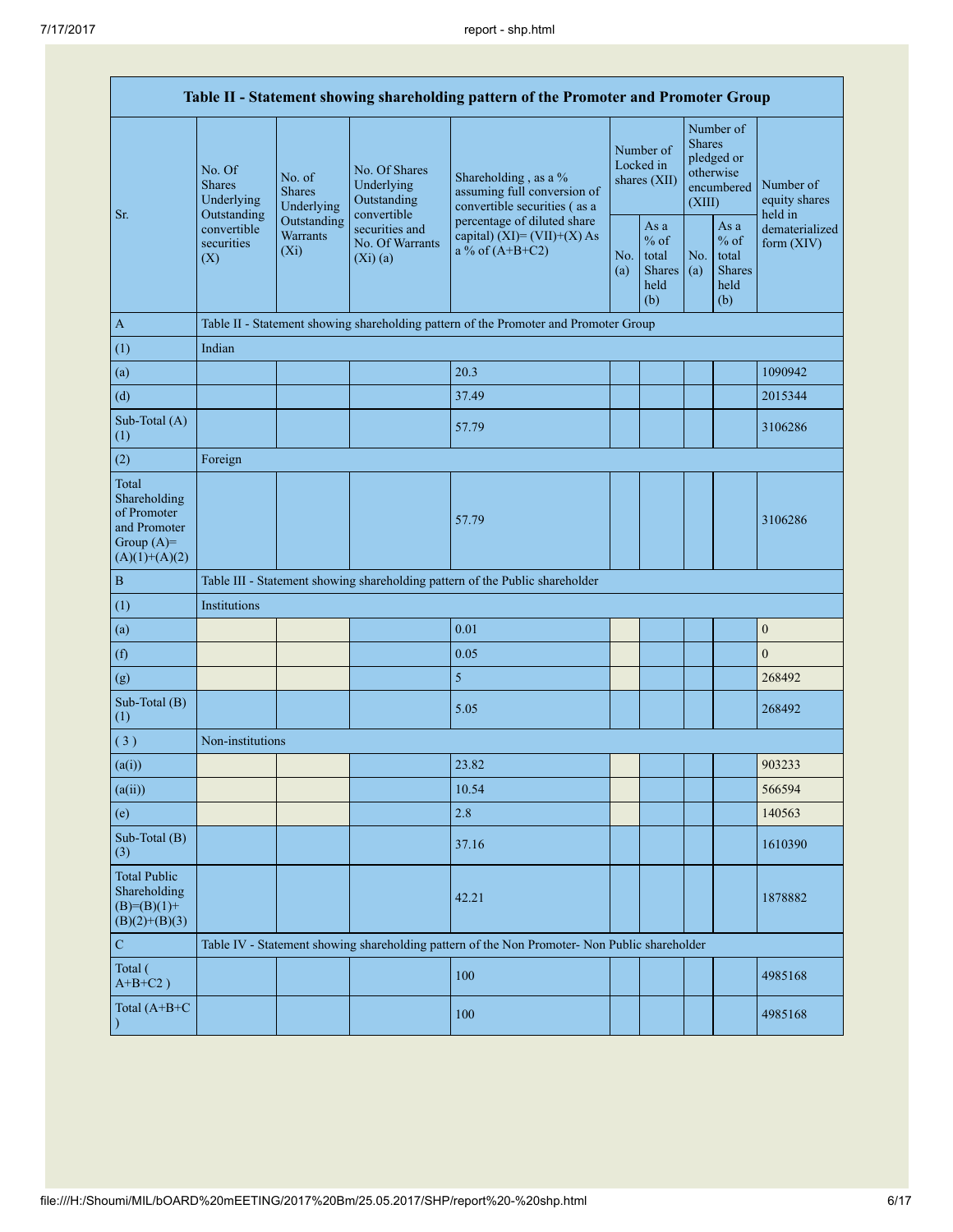| <b>Individuals/Hindu undivided Family</b>                                                                                                                                                   |                                                         |                      |                    |                       |  |  |  |  |  |  |
|---------------------------------------------------------------------------------------------------------------------------------------------------------------------------------------------|---------------------------------------------------------|----------------------|--------------------|-----------------------|--|--|--|--|--|--|
| Searial No.                                                                                                                                                                                 | $\mathbf{1}$                                            | $\sqrt{2}$           | $\mathfrak{Z}$     |                       |  |  |  |  |  |  |
| Name of the<br>Shareholders (I)                                                                                                                                                             | <b>SMITI SOMANY</b>                                     | <b>VIKRAM SOMANY</b> | DEEPSHIKHA KHAITAN | Click here to go back |  |  |  |  |  |  |
| PAN(II)                                                                                                                                                                                     | ALNPS7138R                                              | AKUPS8219B           | AGCPK8668E         | Total                 |  |  |  |  |  |  |
| No. of fully paid<br>up equity shares<br>held (IV)                                                                                                                                          | 613120                                                  | 458264               | 19558              | 1090942               |  |  |  |  |  |  |
| No. Of Partly paid-<br>up equity shares<br>held $(V)$                                                                                                                                       |                                                         |                      |                    |                       |  |  |  |  |  |  |
| No. Of shares<br>underlying<br>Depository<br>Receipts (VI)                                                                                                                                  |                                                         |                      |                    |                       |  |  |  |  |  |  |
| Total nos. shares<br>held $(VII) = (IV) +$<br>$(V)+(VI)$                                                                                                                                    | 613120                                                  | 458264               | 19558              | 1090942               |  |  |  |  |  |  |
| Shareholding as a<br>% of total no. of<br>shares (calculated<br>as per SCRR,<br>1957) (VIII) As a<br>% of $(A+B+C2)$                                                                        | 11.41                                                   | 8.53                 | 0.36               | 20.3                  |  |  |  |  |  |  |
| Number of Voting Rights held in each class of securities (IX)                                                                                                                               |                                                         |                      |                    |                       |  |  |  |  |  |  |
| Class eg: $X$                                                                                                                                                                               | 613120                                                  | 458264               | 19558              | 1090942               |  |  |  |  |  |  |
| Class eg:y                                                                                                                                                                                  |                                                         |                      |                    |                       |  |  |  |  |  |  |
| Total                                                                                                                                                                                       | 613120                                                  | 458264               | 19558              | 1090942               |  |  |  |  |  |  |
| Total as a % of<br><b>Total Voting rights</b>                                                                                                                                               | 11.41                                                   | 8.53                 | 0.36               | 20.3                  |  |  |  |  |  |  |
| No. Of Shares<br>Underlying<br>Outstanding<br>convertible<br>securities $(X)$                                                                                                               |                                                         |                      |                    |                       |  |  |  |  |  |  |
| No. of Shares<br>Underlying<br>Outstanding<br>Warrants (Xi)                                                                                                                                 |                                                         |                      |                    |                       |  |  |  |  |  |  |
| No. Of Shares<br>Underlying<br>Outstanding<br>convertible<br>securities and No.<br>Of Warrants (Xi)<br>(a)                                                                                  |                                                         |                      |                    |                       |  |  |  |  |  |  |
| Shareholding, as a<br>% assuming full<br>conversion of<br>convertible<br>securities (as a<br>percentage of<br>diluted share<br>capital) $(XI)$ =<br>$(VII)+(Xi)(a)$ As a<br>% of $(A+B+C2)$ | 11.41                                                   | 8.53                 | 0.36               | 20.3                  |  |  |  |  |  |  |
| Number of Locked in shares (XII)                                                                                                                                                            |                                                         |                      |                    |                       |  |  |  |  |  |  |
| No. (a)                                                                                                                                                                                     |                                                         |                      |                    |                       |  |  |  |  |  |  |
| As a % of total<br>Shares held (b)                                                                                                                                                          |                                                         |                      |                    |                       |  |  |  |  |  |  |
|                                                                                                                                                                                             | Number of Shares pledged or otherwise encumbered (XIII) |                      |                    |                       |  |  |  |  |  |  |
| No. (a)                                                                                                                                                                                     |                                                         |                      |                    |                       |  |  |  |  |  |  |

H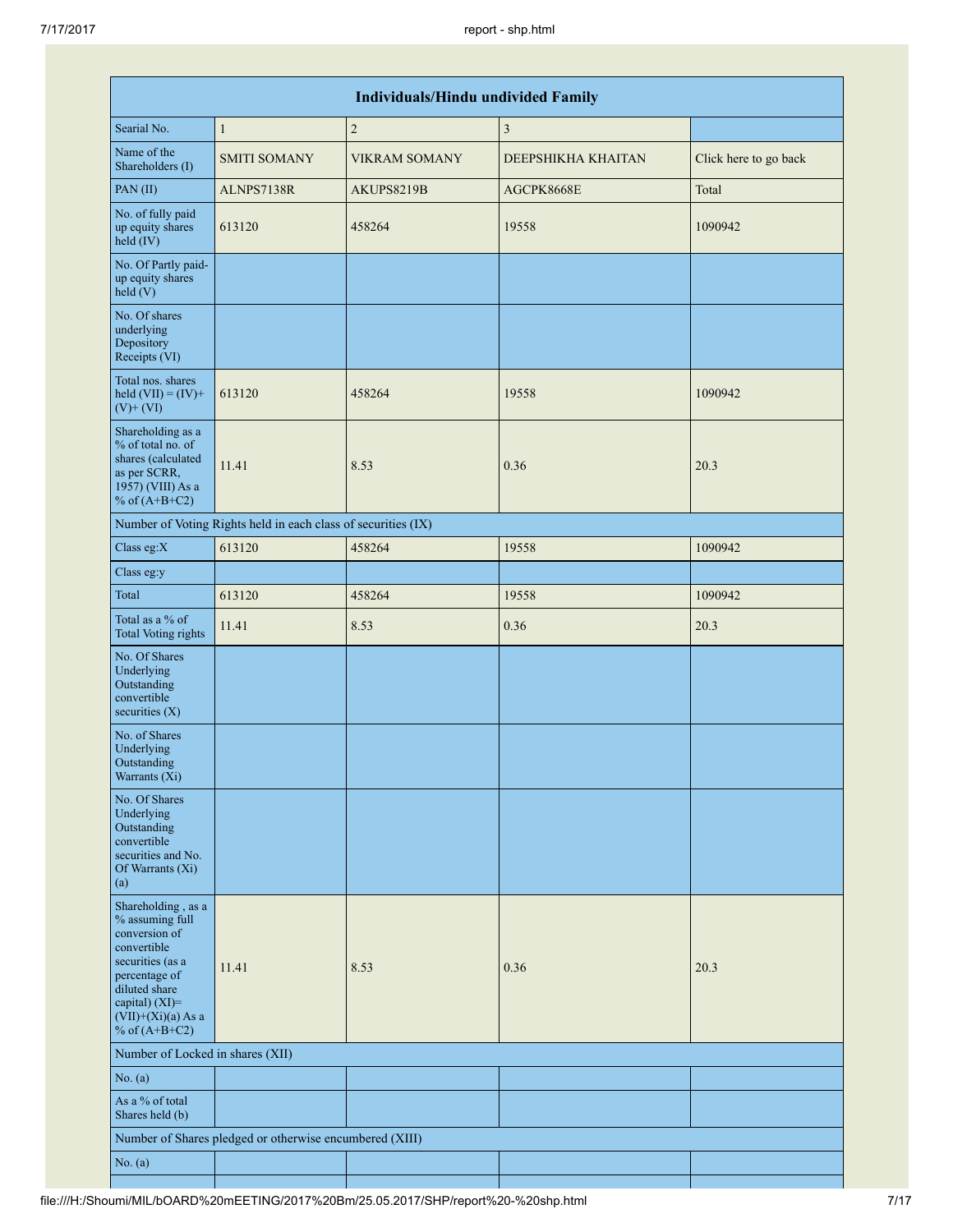| As a % of total<br>Shares held (b)                                   |        |        |       |         |  |  |  |
|----------------------------------------------------------------------|--------|--------|-------|---------|--|--|--|
| Number of equity<br>shares held in<br>dematerialized<br>form $(XIV)$ | 613120 | 458264 | 19558 | 1090942 |  |  |  |
| Reason for not providing PAN                                         |        |        |       |         |  |  |  |
| Reason for not<br>providing PAN                                      |        |        |       |         |  |  |  |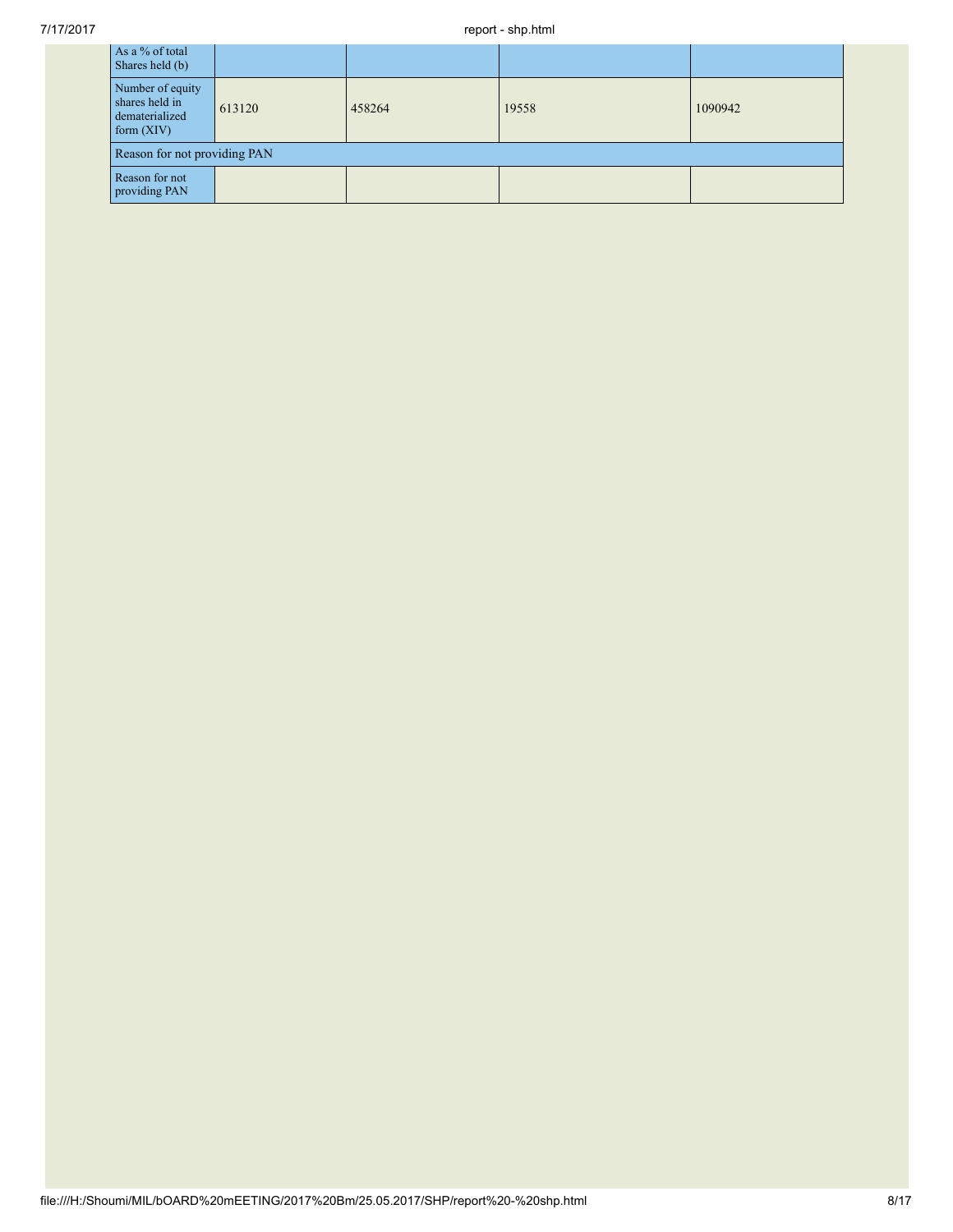|                                                                                                                                                                                                                             |                                                |                                                               | Any Other (specify)                             |                                                                  |                                                           |                             |
|-----------------------------------------------------------------------------------------------------------------------------------------------------------------------------------------------------------------------------|------------------------------------------------|---------------------------------------------------------------|-------------------------------------------------|------------------------------------------------------------------|-----------------------------------------------------------|-----------------------------|
| Searial No.                                                                                                                                                                                                                 | $\mathbf{1}$                                   | $\sqrt{2}$                                                    | $\mathfrak{Z}$                                  | $\overline{4}$                                                   | $\sqrt{5}$                                                |                             |
| Category                                                                                                                                                                                                                    | <b>Bodies Corporate</b>                        | <b>Bodies Corporate</b>                                       | <b>Bodies</b><br>Corporate                      | <b>Bodies Corporate</b>                                          | <b>Bodies Corporate</b>                                   | Click<br>here to<br>go back |
| Name of the<br>Shareholders (I)                                                                                                                                                                                             | <b>VIKRAM</b><br><b>INVESTMENTS</b><br>CO. LTD | MADHUSUDAN<br><b>HOLDINGS LTD</b>                             | <b>REKHA</b><br><b>COMMERCIAL</b><br><b>LTD</b> | <b>TRISURE</b><br><b>PROMOTIONS &amp;</b><br><b>TRADINGS LTD</b> | <b>SUVINAY TRADING</b><br>& INVESTMENTS CO.<br><b>LTD</b> |                             |
| PAN (II)                                                                                                                                                                                                                    | AAACV8550B                                     | AABCM9199E                                                    | AABCR2773F                                      | AAACT9850G                                                       | AAECS4315B                                                | Total                       |
| No. of the<br>Shareholders (I)                                                                                                                                                                                              | 1                                              | $\mathbf{1}$                                                  | $\mathbf{1}$                                    | $\mathbf{1}$                                                     | 1                                                         | 5                           |
| No. of fully paid<br>up equity shares<br>held (IV)                                                                                                                                                                          | 936640                                         | 440600                                                        | 266194                                          | 242200                                                           | 129710                                                    | 2015344                     |
| No. Of Partly paid-<br>up equity shares<br>held(V)                                                                                                                                                                          |                                                |                                                               |                                                 |                                                                  |                                                           |                             |
| No. Of shares<br>underlying<br>Depository<br>Receipts (VI)                                                                                                                                                                  |                                                |                                                               |                                                 |                                                                  |                                                           |                             |
| Total nos, shares<br>held $(VII) = (IV) +$<br>$(V)$ + $(VI)$                                                                                                                                                                | 936640                                         | 440600                                                        | 266194                                          | 242200                                                           | 129710                                                    | 2015344                     |
| Shareholding as a<br>% of total no. of<br>shares (calculated<br>as per SCRR,<br>1957) (VIII) As a<br>% of $(A+B+C2)$                                                                                                        | 17.43                                          | 8.2                                                           | 4.95                                            | 4.51                                                             | 2.41                                                      | 37.49                       |
|                                                                                                                                                                                                                             |                                                | Number of Voting Rights held in each class of securities (IX) |                                                 |                                                                  |                                                           |                             |
| Class eg: X                                                                                                                                                                                                                 | 936640                                         | 440600                                                        | 266194                                          | 242200                                                           | 129710                                                    | 2015344                     |
| Class eg:y                                                                                                                                                                                                                  |                                                |                                                               |                                                 |                                                                  |                                                           |                             |
| Total                                                                                                                                                                                                                       | 936640                                         | 440600                                                        | 266194                                          | 242200                                                           | 129710                                                    | 2015344                     |
| Total as a % of<br><b>Total Voting rights</b>                                                                                                                                                                               | 17.43                                          | 8.2                                                           | 4.95                                            | 4.51                                                             | 2.41                                                      | 37.49                       |
| No. Of Shares<br>Underlying<br>Outstanding<br>convertible<br>securities $(X)$                                                                                                                                               |                                                |                                                               |                                                 |                                                                  |                                                           |                             |
| No. of Shares<br>Underlying<br>Outstanding<br>Warrants (Xi)                                                                                                                                                                 |                                                |                                                               |                                                 |                                                                  |                                                           |                             |
| No. Of Shares<br>Underlying<br>Outstanding<br>convertible<br>securities and No.<br>Of Warrants (Xi)<br>(a)                                                                                                                  |                                                |                                                               |                                                 |                                                                  |                                                           |                             |
| Shareholding, as a<br>% assuming full<br>conversion of<br>convertible<br>securities (as a<br>percentage of<br>diluted share<br>capital) $(XI)$ =<br>$(VII)+(X)$ As a %<br>of $(A+B+C2)$<br>Number of Locked in shares (XII) | 17.43                                          | 8.2                                                           | 4.95                                            | 4.51                                                             | 2.41                                                      | 37.49                       |

┦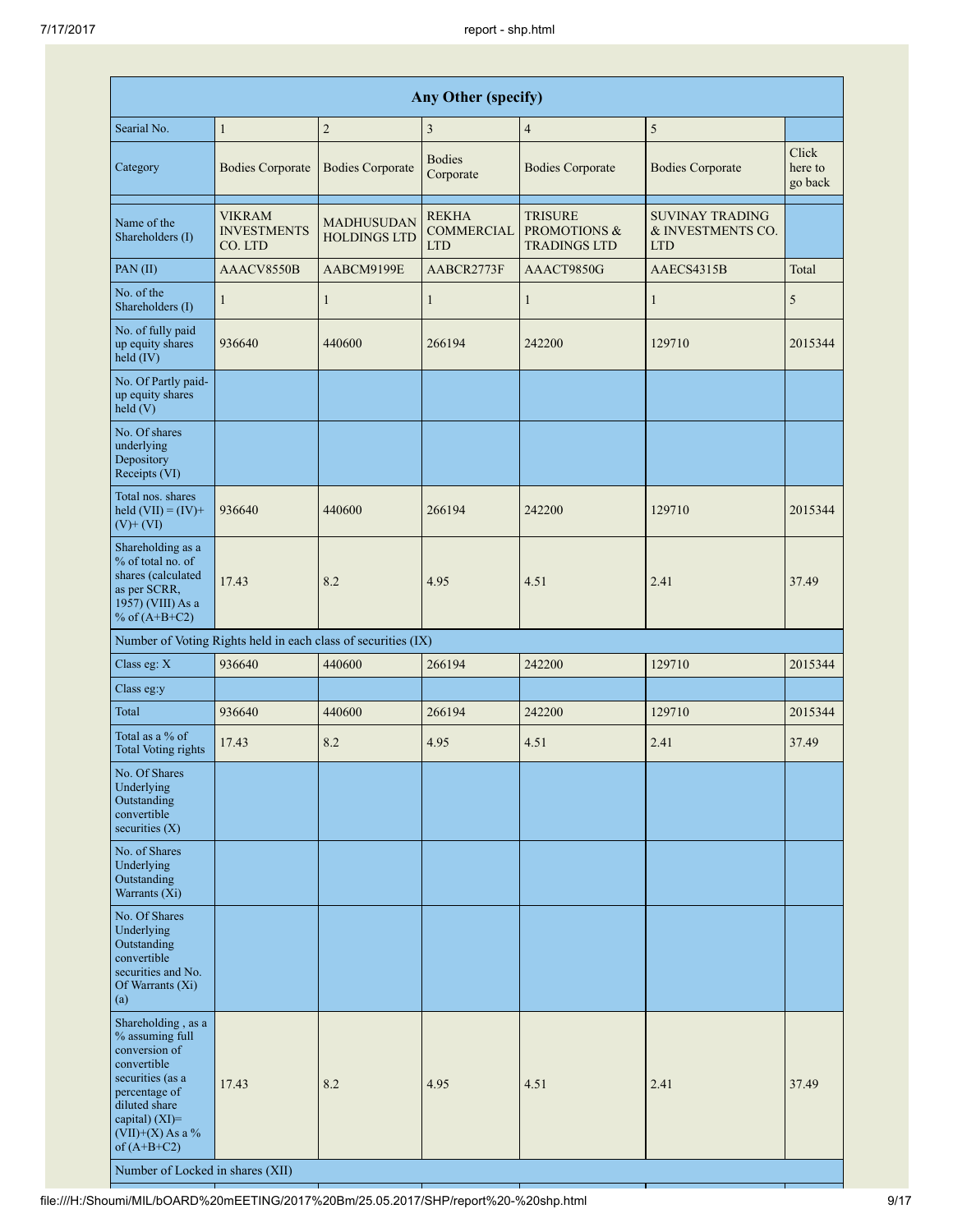| No. $(a)$                                                            |        |        |        |        |        |         |  |  |  |
|----------------------------------------------------------------------|--------|--------|--------|--------|--------|---------|--|--|--|
| As a % of total<br>Shares held (b)                                   |        |        |        |        |        |         |  |  |  |
| Number of Shares pledged or otherwise encumbered (XIII)              |        |        |        |        |        |         |  |  |  |
| No. $(a)$                                                            |        |        |        |        |        |         |  |  |  |
| As a % of total<br>Shares held (b)                                   |        |        |        |        |        |         |  |  |  |
| Number of equity<br>shares held in<br>dematerialized<br>form $(XIV)$ | 936640 | 440600 | 266194 | 242200 | 129710 | 2015344 |  |  |  |
| Reason for not<br>providing PAN                                      |        |        |        |        |        |         |  |  |  |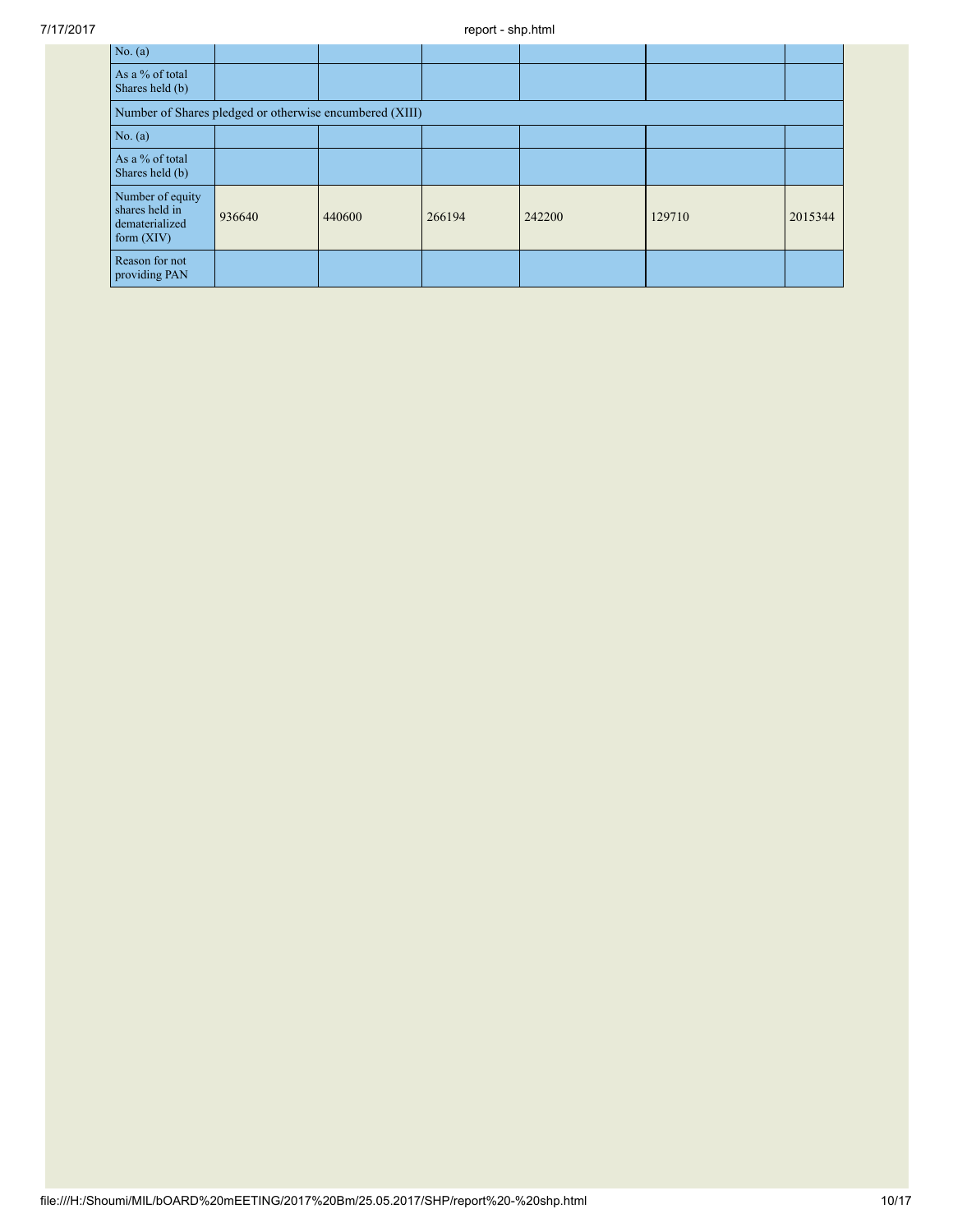| <b>Insurance Companies</b>                                                                                                                                                              |                                                               |                                                         |                          |  |  |  |  |  |  |  |
|-----------------------------------------------------------------------------------------------------------------------------------------------------------------------------------------|---------------------------------------------------------------|---------------------------------------------------------|--------------------------|--|--|--|--|--|--|--|
| Searial No.                                                                                                                                                                             | $\mathbf{1}$                                                  | $\overline{2}$                                          |                          |  |  |  |  |  |  |  |
| Name of the<br>Shareholders (I)                                                                                                                                                         | LIFE INSURANCE CORPORATION OF<br><b>INDIA</b>                 | <b>GENERAL INSURANCE CORPORATION OF</b><br><b>INDIA</b> | Click here to go<br>back |  |  |  |  |  |  |  |
| PAN(II)                                                                                                                                                                                 | AAACL0582H                                                    | AAACG0615N                                              | Total                    |  |  |  |  |  |  |  |
| No. of fully paid<br>up equity shares<br>held (IV)                                                                                                                                      | 150029                                                        | 98948                                                   | 248977                   |  |  |  |  |  |  |  |
| No. Of Partly paid-<br>up equity shares<br>held(V)                                                                                                                                      |                                                               |                                                         |                          |  |  |  |  |  |  |  |
| No. Of shares<br>underlying<br>Depository<br>Receipts (VI)                                                                                                                              |                                                               |                                                         |                          |  |  |  |  |  |  |  |
| Total nos. shares<br>held $(VII) = (IV) +$<br>$(V)+(VI)$                                                                                                                                | 150029                                                        | 98948                                                   | 248977                   |  |  |  |  |  |  |  |
| Shareholding as a<br>% of total no. of<br>shares (calculated<br>as per SCRR,<br>1957) (VIII) As a<br>% of $(A+B+C2)$                                                                    | 2.79                                                          | 1.84                                                    | 4.63                     |  |  |  |  |  |  |  |
|                                                                                                                                                                                         | Number of Voting Rights held in each class of securities (IX) |                                                         |                          |  |  |  |  |  |  |  |
| Class eg: X                                                                                                                                                                             | 150029                                                        | 98948                                                   | 248977                   |  |  |  |  |  |  |  |
| Class eg:y                                                                                                                                                                              |                                                               |                                                         |                          |  |  |  |  |  |  |  |
| Total                                                                                                                                                                                   | 150029                                                        | 98948                                                   | 248977                   |  |  |  |  |  |  |  |
| Total as a % of<br><b>Total Voting rights</b>                                                                                                                                           | 2.79                                                          | 1.84                                                    | 4.63                     |  |  |  |  |  |  |  |
| No. Of Shares<br>Underlying<br>Outstanding<br>convertible<br>securities $(X)$                                                                                                           |                                                               |                                                         |                          |  |  |  |  |  |  |  |
| No. of Shares<br>Underlying<br>Outstanding<br>Warrants (Xi)                                                                                                                             |                                                               |                                                         |                          |  |  |  |  |  |  |  |
| No. Of Shares<br>Underlying<br>Outstanding<br>convertible<br>securities and No.<br>Of Warrants (Xi)<br>(a)                                                                              |                                                               |                                                         |                          |  |  |  |  |  |  |  |
| Shareholding, as a<br>% assuming full<br>conversion of<br>convertible<br>securities (as a<br>percentage of<br>diluted share<br>capital) $(XI)$ =<br>$(VII)+(X)$ As a %<br>of $(A+B+C2)$ | 2.79                                                          | 1.84                                                    | 4.63                     |  |  |  |  |  |  |  |
| Number of Locked in shares (XII)                                                                                                                                                        |                                                               |                                                         |                          |  |  |  |  |  |  |  |
| No. $(a)$                                                                                                                                                                               |                                                               |                                                         |                          |  |  |  |  |  |  |  |
| As a % of total<br>Shares held (b)                                                                                                                                                      |                                                               |                                                         |                          |  |  |  |  |  |  |  |
| Number of equity<br>shares held in                                                                                                                                                      | 150029                                                        | 98948                                                   | 248977                   |  |  |  |  |  |  |  |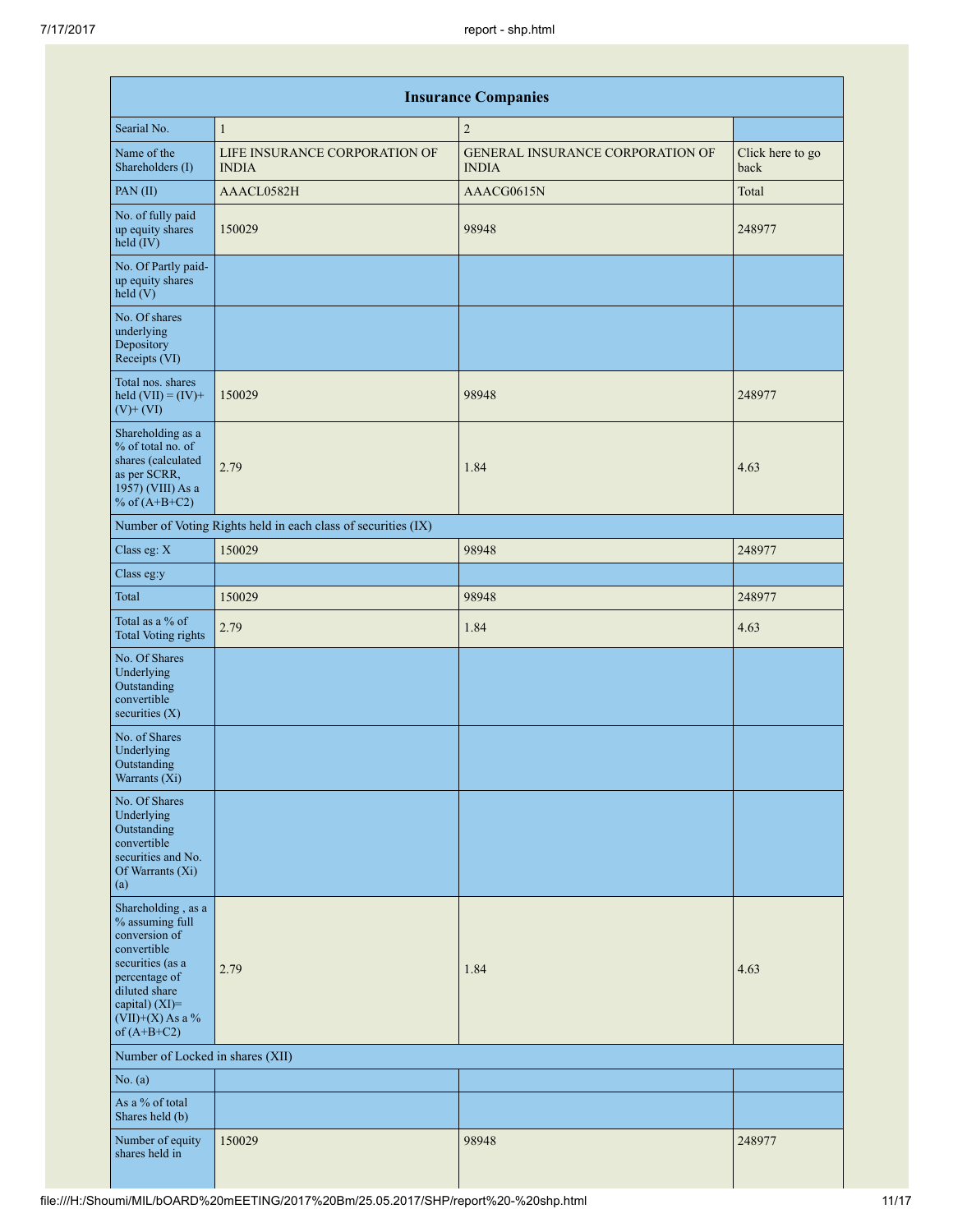| dematerialized<br>form(XIV)     |  |  |  |  |  |  |  |
|---------------------------------|--|--|--|--|--|--|--|
| Reason for not providing PAN    |  |  |  |  |  |  |  |
| Reason for not<br>providing PAN |  |  |  |  |  |  |  |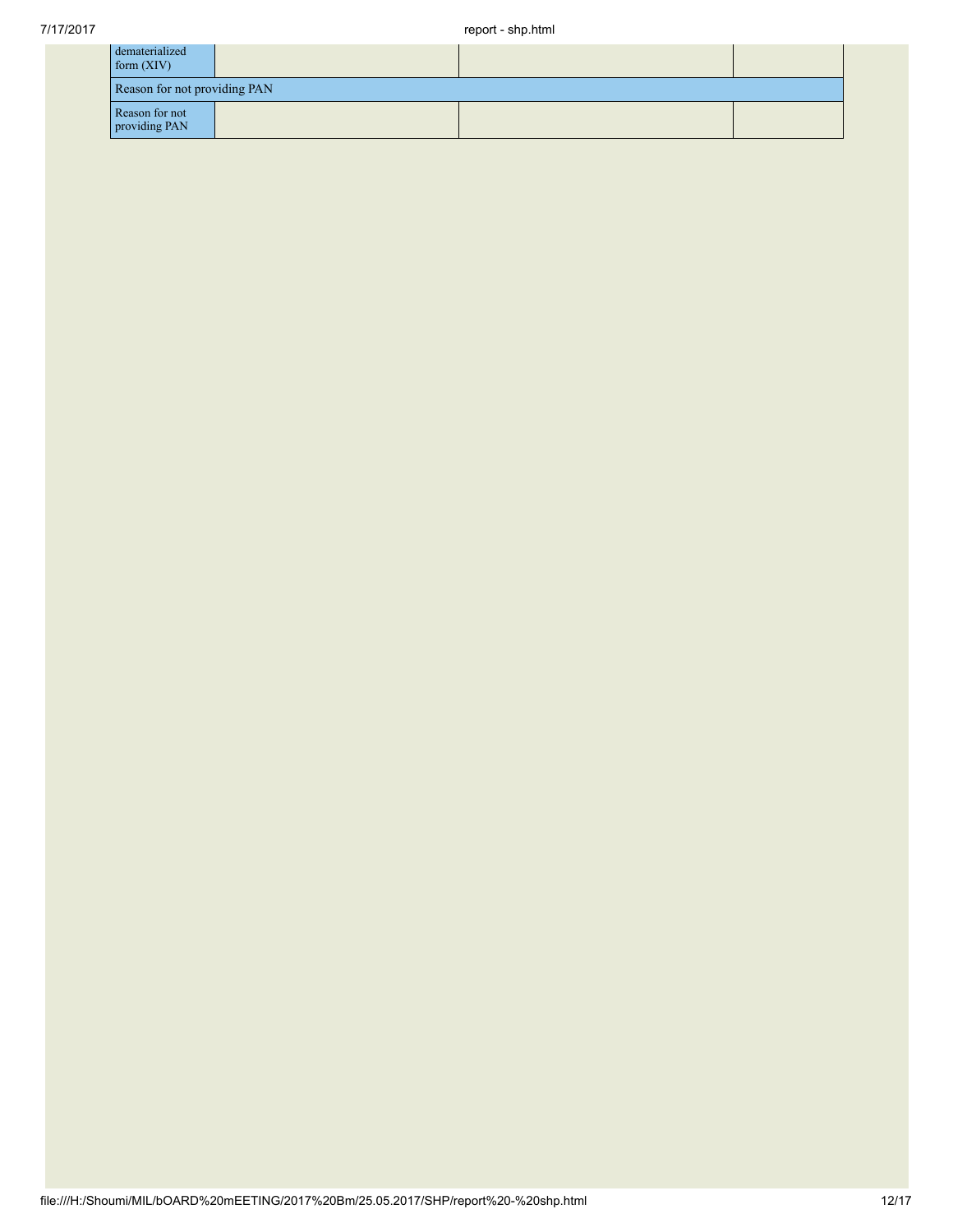| Individuals - ii. Individual shareholders holding nominal share capital in excess of Rs. 2 lakhs.                                                                                       |                                                               |                           |                         |                       |  |
|-----------------------------------------------------------------------------------------------------------------------------------------------------------------------------------------|---------------------------------------------------------------|---------------------------|-------------------------|-----------------------|--|
| Searial No.                                                                                                                                                                             | $\mathbf{1}$                                                  | $\overline{c}$            | $\overline{\mathbf{3}}$ |                       |  |
| Name of the<br>Shareholders (I)                                                                                                                                                         | <b>MANJU BACHHAWAT</b>                                        | <b>SAJAN KUMAR PASARI</b> | <b>SAURAV GUPTA</b>     | Click here to go back |  |
| PAN (II)                                                                                                                                                                                | AGRPB7777J                                                    | AFTPP9100J                | ACYPG3120F              | Total                 |  |
| No. of fully paid<br>up equity shares<br>$held$ (IV)                                                                                                                                    | 183700                                                        | 128570                    | 109172                  | 421442                |  |
| No. Of Partly paid-<br>up equity shares<br>held(V)                                                                                                                                      |                                                               |                           |                         |                       |  |
| No. Of shares<br>underlying<br>Depository<br>Receipts (VI)                                                                                                                              |                                                               |                           |                         |                       |  |
| Total nos. shares<br>held $(VII) = (IV) +$<br>$(V)$ + $(VI)$                                                                                                                            | 183700                                                        | 128570                    | 109172                  | 421442                |  |
| Shareholding as a<br>% of total no. of<br>shares (calculated<br>as per SCRR,<br>1957) (VIII) As a<br>% of $(A+B+C2)$                                                                    | 3.42                                                          | 2.39                      | 2.03                    | 7.84                  |  |
|                                                                                                                                                                                         | Number of Voting Rights held in each class of securities (IX) |                           |                         |                       |  |
| Class eg: X                                                                                                                                                                             | 183700                                                        | 128570                    | 109172                  | 421442                |  |
| Class eg:y                                                                                                                                                                              |                                                               |                           |                         |                       |  |
| Total                                                                                                                                                                                   | 183700                                                        | 128570                    | 109172                  | 421442                |  |
| Total as a % of<br><b>Total Voting rights</b>                                                                                                                                           | 3.42                                                          | 2.39                      | 2.03                    | 7.84                  |  |
| No. Of Shares<br>Underlying<br>Outstanding<br>convertible<br>securities $(X)$                                                                                                           |                                                               |                           |                         |                       |  |
| No. of Shares<br>Underlying<br>Outstanding<br>Warrants (Xi)                                                                                                                             |                                                               |                           |                         |                       |  |
| No. Of Shares<br>Underlying<br>Outstanding<br>convertible<br>securities and No.<br>Of Warrants (Xi)<br>(a)                                                                              |                                                               |                           |                         |                       |  |
| Shareholding, as a<br>% assuming full<br>conversion of<br>convertible<br>securities (as a<br>percentage of<br>diluted share<br>capital) $(XI)$ =<br>$(VII)+(X)$ As a %<br>of $(A+B+C2)$ | 3.42                                                          | 2.39                      | 2.03                    | 7.84                  |  |
| Number of Locked in shares (XII)                                                                                                                                                        |                                                               |                           |                         |                       |  |
| No. (a)                                                                                                                                                                                 |                                                               |                           |                         |                       |  |
| As a % of total<br>Shares held (b)                                                                                                                                                      |                                                               |                           |                         |                       |  |
| Number of equity<br>shares held in<br>dematerialized<br>form $(XIV)$                                                                                                                    | 183700                                                        | 128570                    | 109172                  | 421442                |  |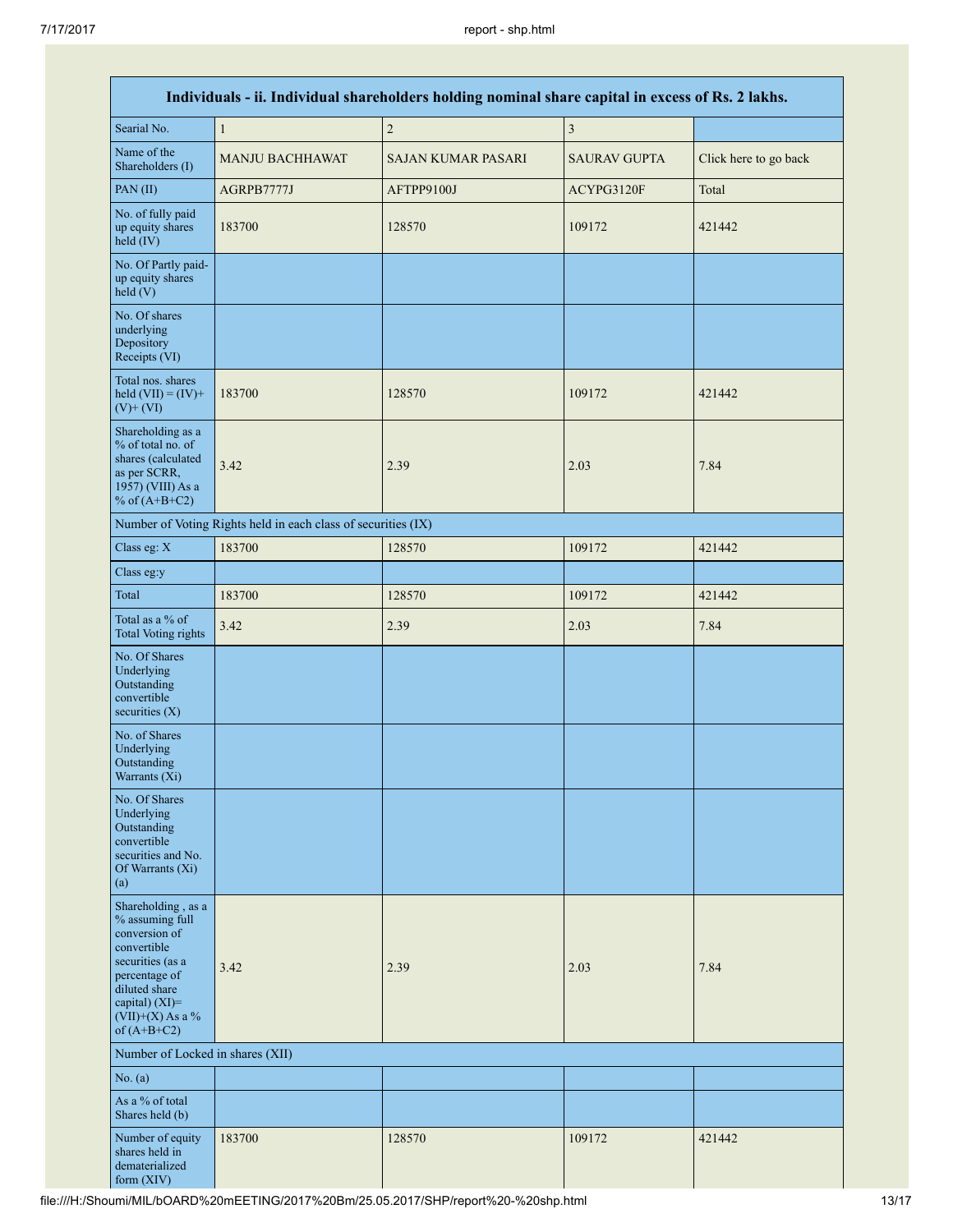| Reason for not providing PAN    |  |  |  |  |  |
|---------------------------------|--|--|--|--|--|
| Reason for not<br>providing PAN |  |  |  |  |  |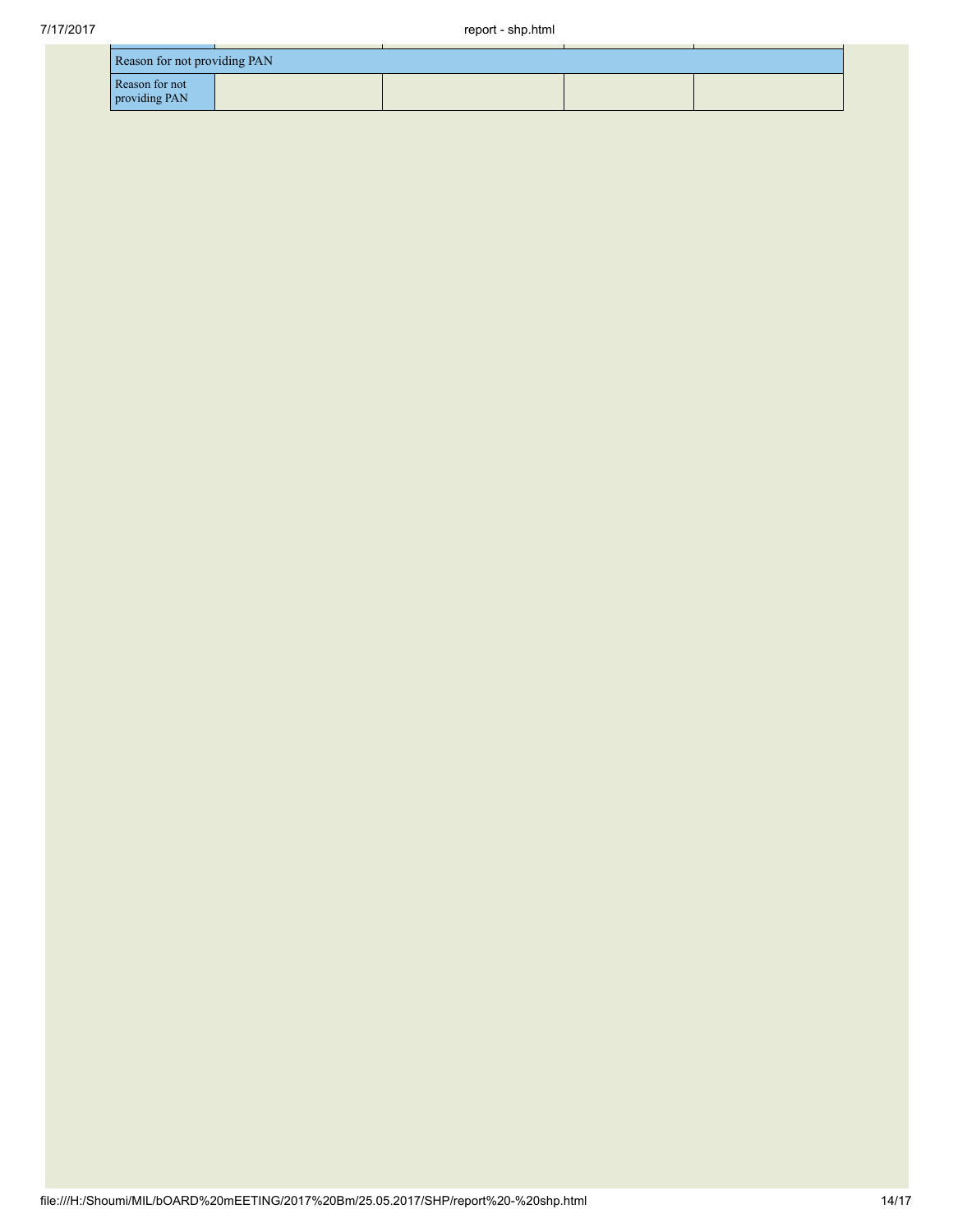| Any Other (specify)                                                                                                                                                                                                         |                            |                                                               |                         |                |                          |
|-----------------------------------------------------------------------------------------------------------------------------------------------------------------------------------------------------------------------------|----------------------------|---------------------------------------------------------------|-------------------------|----------------|--------------------------|
| Searial No.                                                                                                                                                                                                                 | $\mathbf{1}$               | $\sqrt{2}$                                                    | $\overline{\mathbf{3}}$ | $\overline{4}$ |                          |
| Category                                                                                                                                                                                                                    | <b>Bodies</b><br>Corporate | <b>Bodies Corporate</b>                                       | $NRI - Non-$<br>Repat   | <b>HUF</b>     |                          |
| Category / More<br>than 1 percentage                                                                                                                                                                                        | Category                   | More than 1 percentage of shareholding                        | Category                | Category       |                          |
| Name of the<br>Shareholders (I)                                                                                                                                                                                             |                            | S KUMAR AND SONS HOLDING PVT<br><b>LTD</b>                    |                         |                | Click here to go<br>back |
| PAN(II)                                                                                                                                                                                                                     |                            | AACCI5042B                                                    |                         |                | Total                    |
| No. of the<br>Shareholders (I)                                                                                                                                                                                              | 58                         | $\mathbf{1}$                                                  | 10                      | 49             | 117                      |
| No. of fully paid<br>up equity shares<br>$held$ (IV)                                                                                                                                                                        | 127224                     | 85000                                                         | 1274                    | 21935          | 150433                   |
| No. Of Partly paid-<br>up equity shares<br>held(V)                                                                                                                                                                          |                            |                                                               |                         |                |                          |
| No. Of shares<br>underlying<br>Depository<br>Receipts (VI)                                                                                                                                                                  |                            |                                                               |                         |                |                          |
| Total nos. shares<br>held $(VII) = (IV) +$<br>$(V)$ + $(VI)$                                                                                                                                                                | 127224                     | 85000                                                         | 1274                    | 21935          | 150433                   |
| Shareholding as a<br>% of total no. of<br>shares (calculated<br>as per SCRR,<br>1957) (VIII) As a<br>% of $(A+B+C2)$                                                                                                        | 2.37                       | 1.58                                                          | 0.02                    | 0.41           | 2.8                      |
|                                                                                                                                                                                                                             |                            | Number of Voting Rights held in each class of securities (IX) |                         |                |                          |
| Class eg: X                                                                                                                                                                                                                 | 127224                     | 85000                                                         | 1274                    | 21935          | 150433                   |
| Class eg:y                                                                                                                                                                                                                  |                            |                                                               |                         |                |                          |
| Total                                                                                                                                                                                                                       | 127224                     | 85000                                                         | 1274                    | 21935          | 150433                   |
| Total as a % of<br><b>Total Voting rights</b>                                                                                                                                                                               | 2.37                       | 1.58                                                          | 0.02                    | 0.41           | 2.8                      |
| No. Of Shares<br>Underlying<br>Outstanding<br>convertible<br>securities $(X)$                                                                                                                                               |                            |                                                               |                         |                |                          |
| No. of Shares<br>Underlying<br>Outstanding<br>Warrants $(X_i)$                                                                                                                                                              |                            |                                                               |                         |                |                          |
| No. Of Shares<br>Underlying<br>Outstanding<br>convertible<br>securities and No.<br>Of Warrants (Xi)<br>(a)                                                                                                                  |                            |                                                               |                         |                |                          |
| Shareholding, as a<br>% assuming full<br>conversion of<br>convertible<br>securities (as a<br>percentage of<br>diluted share<br>capital) $(XI)$ =<br>$(VII)+(X)$ As a %<br>of $(A+B+C2)$<br>Number of Locked in shares (XII) | 2.37                       | 1.58                                                          | 0.02                    | 0.41           | 2.8                      |